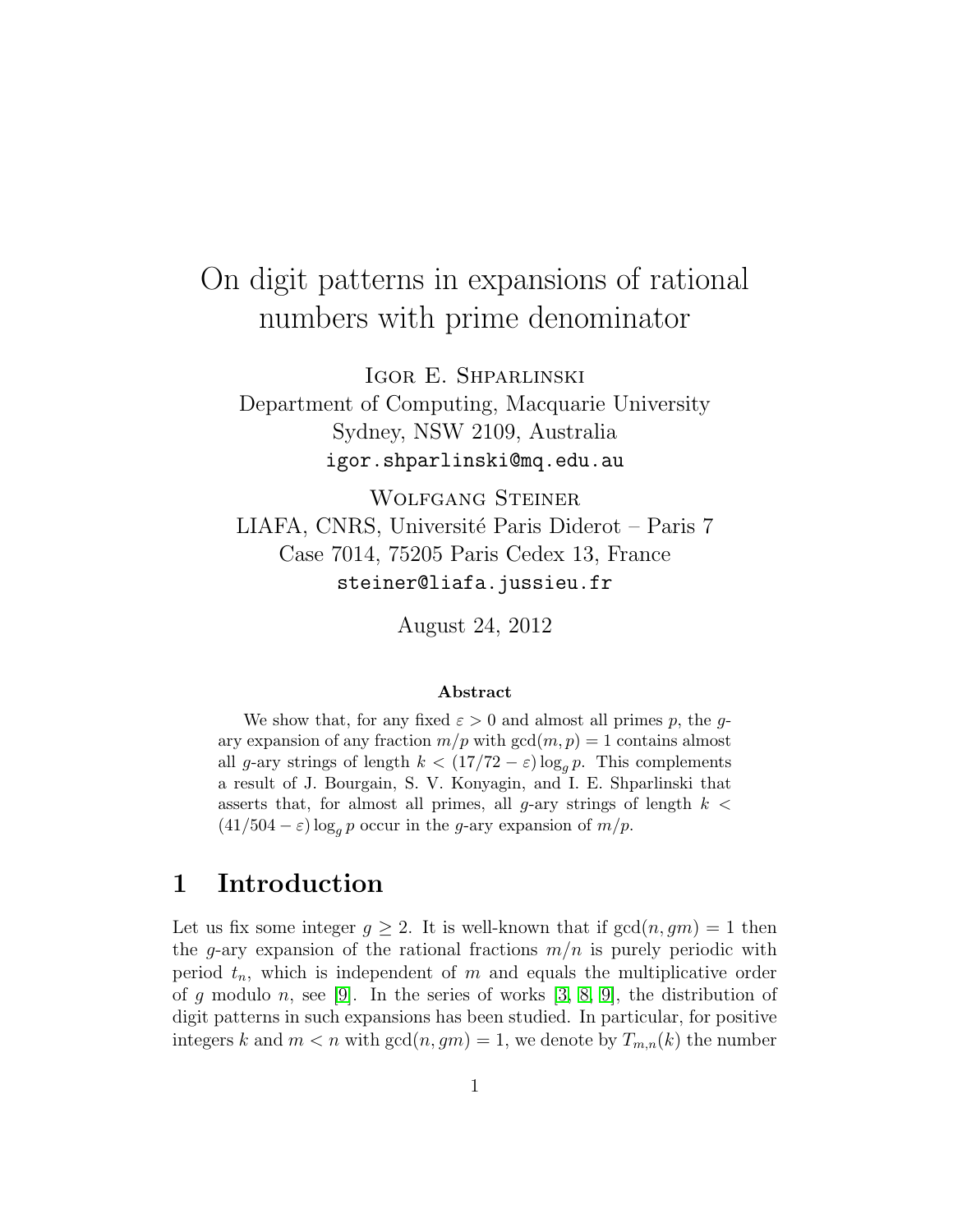of distinct g-ary strings  $(d_1, \ldots, d_k) \in \{0, 1, \ldots, g-1\}^k$  that occur among the first  $t_n$  strings  $(\delta_r, \ldots, \delta_{r+k-1}), r = 1, \ldots, t_n$ , from the g-ary expansion

<span id="page-1-1"></span>
$$
\frac{m}{n} = \sum_{r=1}^{\infty} \delta_r g^{-r}, \quad \delta_r \in \{0, 1, \dots, g-1\}.
$$
 (1)

Motivated by applications to pseudorandom number generators, see [\[1\]](#page-8-1), we are interested in describing the conditions under which  $T_{m,n}(k)$  is close to its trivial upper bound

$$
T_{m,n}(k) \le \min\{t_n, g^k\}.
$$

Since  $t_n \leq n$ , it is clear that only values  $k \leq \lceil \log_a n \rceil$  are of interest. It has been shown in [\[8,](#page-9-1) Theorem 11.1] that, for any fixed  $\varepsilon > 0$  and for almost all primes p (that is, for all but  $o(x/\log x)$  primes  $p \leq x$ ), we have  $T_{m,p}(k) = g^k$ , provided that  $k \leq (3/37 - \varepsilon) \log_a p$ . The coefficient 3/37 has been increased up to  $41/504$  in [\[3,](#page-8-0) Corollary 8]. Here we show that, for almost all primes p, we have  $T_{m,p}(k) = (1+o(1))g^k$  for much larger string lengths k.

<span id="page-1-0"></span>**Theorem 1.** For any fixed  $\varepsilon > 0$ , for almost all primes p, we have

$$
T_{m,p}(k) = (1 + o(1))g^k
$$

as  $p \to \infty$ , provided that  $k \leq (17/72 - \varepsilon) \log_q p$ .

Our arguments depend on the reduction of the problem to the study of intersections of intervals and multiplicative groups modulo  $p$  generated by  $q$ , that has been established in [\[8\]](#page-9-1). In turn, the question about the intersections of intervals and subgroups in residue rings has been studied in a number of works  $[3, 4, 8]$  $[3, 4, 8]$  $[3, 4, 8]$ . In particular, the results of  $[3, Corollary 8]$  and  $[8, Theo [8, Theo$ rem 11.1] are based on estimates of the length of the longest interval that is not hit by a subgroup of the multplicative group  $\mathbb{F}_p^*$  of the field  $\mathbb{F}_p$  of p elements. To prove Theorem [1,](#page-1-0) we use the results and ideas of [\[3\]](#page-8-0) to estimate the total number of intervals of a given length that do not intersect a given subgroup of  $\mathbb{F}_p^*$ .

Throughout the paper, the implied constants in the symbols  $\langle O',\mathcal{H}\rangle$  and  $\gg$  may occasionally, where obvious, depend on the small real parameter  $\varepsilon > 0$ . We recall that the notations  $U = O(V)$ ,  $U \ll V$  and  $V \gg U$  are all equivalent to the assertion that the inequality  $|U| \leq c|V|$  holds for some constant  $c > 0$ .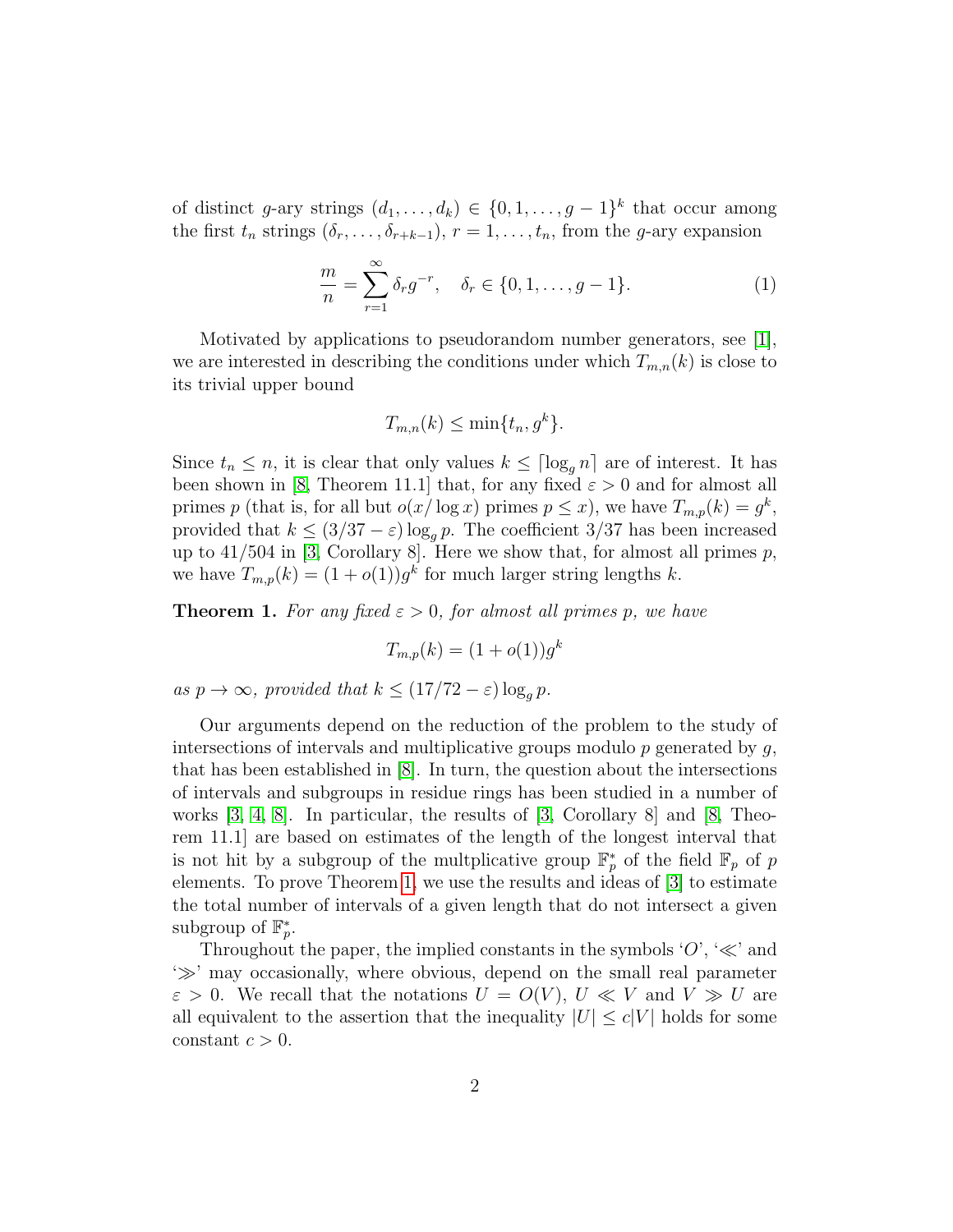### 2 Multiplicative orders

We recall the following well-known implication of the classical result of [\[5\]](#page-9-3).

<span id="page-2-3"></span>**Lemma 2.** For almost all primes  $p$ , the multiplicative order  $t$  of  $g$  modulo  $p$ satisfies  $t > p^{1/2}$ .

### <span id="page-2-0"></span>3 Bounds for some exponential sums

Let p be prime and let  $\mathcal{G} \subseteq \mathbb{F}_p^*$  be a subgroup of order t, where  $\mathbb{F}_p$  is a finite field of  $p$  elements.

We denote

$$
\mathbf{e}_p(z) = \exp(2\pi i z/p)
$$

and define exponential sums

$$
S_{\lambda}(p; \mathcal{G}) = \sum_{v \in \mathcal{G}} \mathbf{e}_p(\lambda v).
$$

Using [\[6,](#page-9-4) Lemma 3] (see also [\[8,](#page-9-1) Lemma 3.3]) if  $t < p^{2/3}$ , and the well known bounds

$$
|S_{\lambda}(p; \mathcal{G})| \leq p^{1/2}
$$
 and  $\sum_{\lambda \in \mathbb{F}_p^*} |S_{\lambda}(p; \mathcal{G})|^2 \leq pt$ 

(see [\[8,](#page-9-1) Equations (3.4) and (3.15)]) if  $t \geq p^{2/3}$ , we derive:

<span id="page-2-1"></span>**Lemma 3.** For any prime p and a subgroup  $\mathcal{G} \subseteq \mathbb{F}_p^*$  of order t, we have

$$
\sum_{\lambda \in \mathbb{F}_p^*} |S_{\lambda}(p; \mathcal{G})|^4 \ll p t^{5/2}.
$$

Finally, for small values of  $t$  we use the following bound of Shkredov [\[11,](#page-9-5) Theorem 34].

<span id="page-2-2"></span>**Lemma 4.** For any prime p and a subgroup  $\mathcal{G} \subseteq \mathbb{F}_p^*$  of order  $t \ll p^{6/11}$ , we have

$$
\sum_{\lambda \in \mathbb{F}_p^*} |S_{\lambda}(p; \mathcal{G})|^4 \ll p t^{22/9} (\log t)^{2/3}.
$$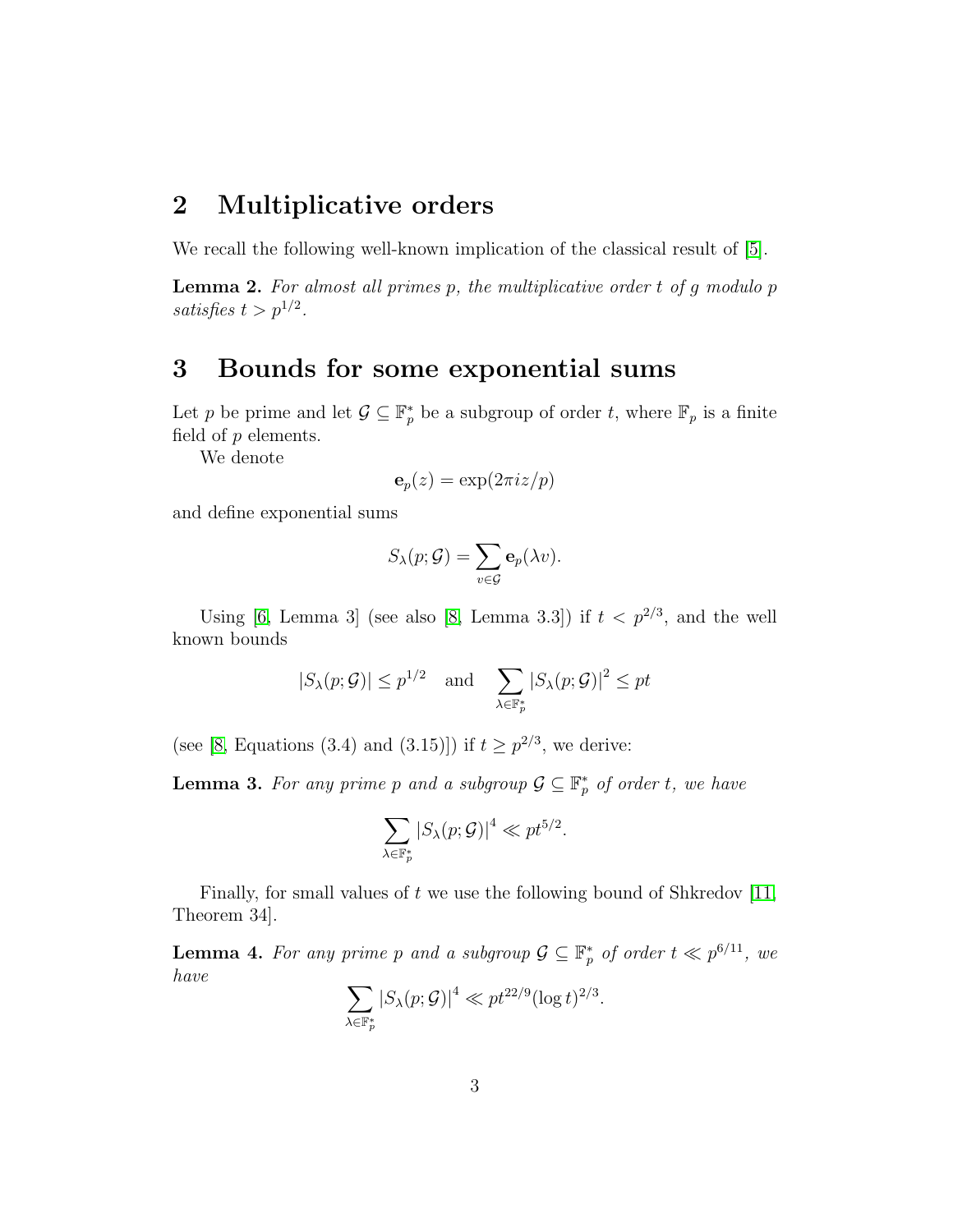## 4 Intervals avoiding subgroups

As before, let p be prime and let  $\mathcal{G} \subseteq \mathbb{F}_p^*$  be a subgroup of order t.

Let  $\mathcal{U}(p; \mathcal{G}, H)$  be the set of  $u \in \mathbb{F}_p$  such the congruence

$$
v \equiv u + x \pmod{p}, \qquad v \in \mathcal{G}, \ 0 \le x < H,
$$

has no solution.

<span id="page-3-2"></span>**Lemma 5.** Assume that G is of order  $t > p^{1/2}$ . Then, for any fixed integer  $\nu \geq 1$ , we have

$$
\#U(p; \mathcal{G}, H) \le p^{2-1/4(\nu+1)+o(1)} H^{-1/2} t^{-5/4+(2\nu+1)/4\nu(\nu+1)} + p^{5/2-1/2\nu+o(1)} H^{-1} t^{-5/4+1/2\nu}.
$$

*Proof.* Let us fix some  $\varepsilon > 0$ . We put

$$
s = \left[\frac{3}{2}(1+\varepsilon^{-1})\right], \qquad h = \left[p^{1+\varepsilon}/H\right], \qquad Z = \left\lceil H/s\right\rceil.
$$

We can assume that  $h < p/2$ , as otherwise the bound is trivial (for example, it follows immediately from the bound of Heath-Brown and Konyagin [\[6,](#page-9-4) Theorem 1]). Obviously

<span id="page-3-1"></span>
$$
\mathcal{U}(p; \mathcal{G}, H) \subseteq \mathcal{W}_s(p; \mathcal{G}, Z), \tag{2}
$$

where  $\mathcal{W}_s(p; \mathcal{G}, Z)$  is the set of  $u \in \mathbb{F}_p$  such the congruence

<span id="page-3-0"></span>
$$
v \equiv u + x_1 + \ldots + x_s \pmod{p}, \quad v \in \mathcal{G}, \quad 0 \le x_1, \ldots, x_s < Z,\tag{3}
$$

has no solution.

For the number  $Q_s(p; \mathcal{G}, Z, u)$  of solutions to the congruence [\(3\)](#page-3-0), exactly as in the proof of [\[8,](#page-9-1) Lemma 7.1], we obtain

$$
Q_s(p; \mathcal{G}, Z, u) = \frac{1}{p} \sum_{|a| < p/2} \mathbf{e}_p(-au) \left( \sum_{0 \le x < Z} \mathbf{e}_p(ax) \right)^s S_a(p; \mathcal{G}),
$$

where the sums  $S_a(p; \mathcal{G})$  are defined in Section [3.](#page-2-0)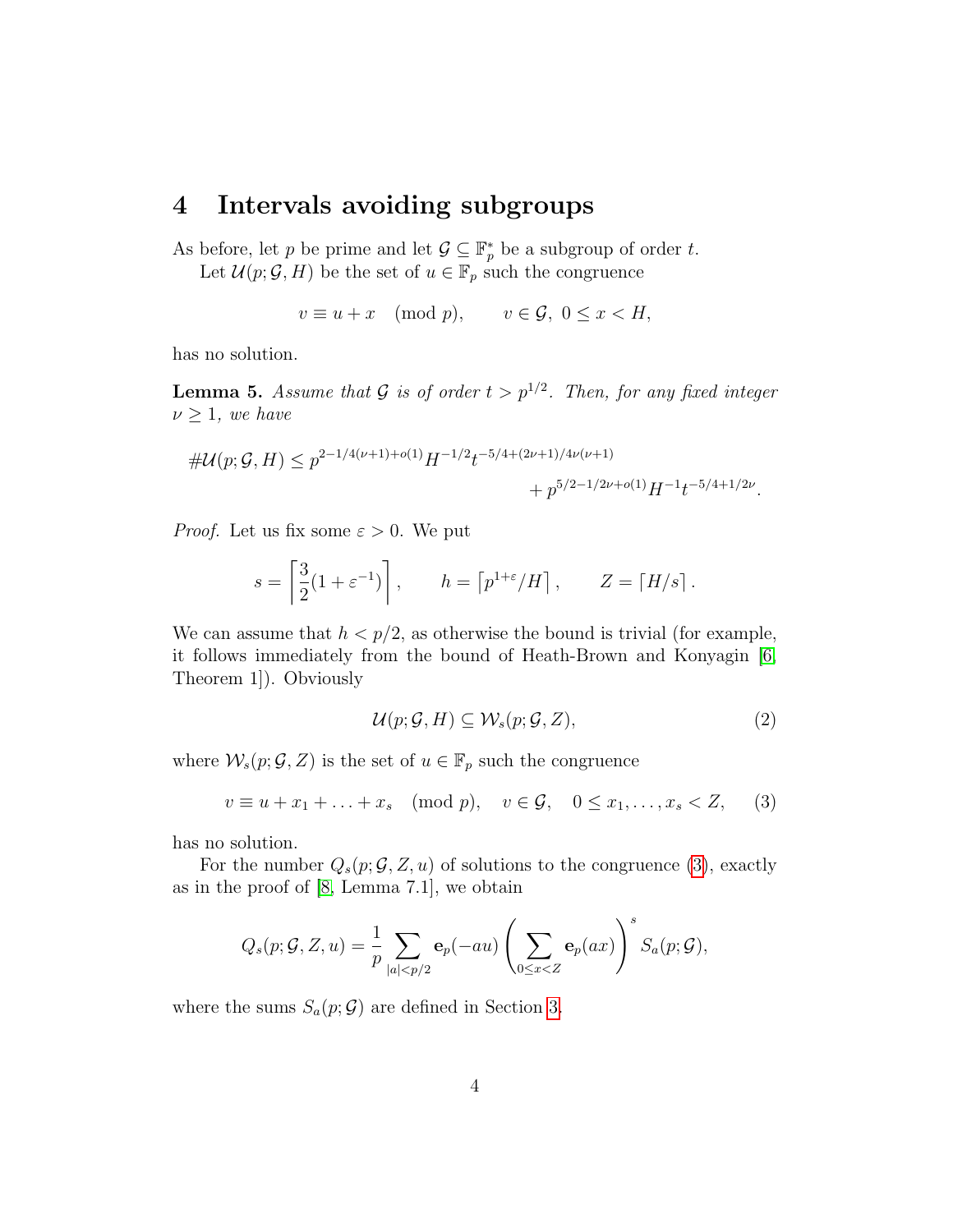Separating the term  $tZ^s p^{-1}$  corresponding to  $a = 0$  and summing over all  $u \in \mathcal{W}_s(p; \mathcal{G}, Z)$  yields

$$
0 = \sum_{u \in \mathcal{W}_s(p; \mathcal{G}, Z)} Q_s(p; \mathcal{G}, Z, u) \ge \frac{tWZ^s}{p} - \frac{\sigma}{p},
$$

where

$$
W = \# \mathcal{W}_s(p; \mathcal{G}, Z)
$$

and

$$
\sigma = \sum_{1 \leq |a| < p/2} \left| \sum_{u \in \mathcal{W}_s(p;\mathcal{G},\mathcal{Z})} \mathbf{e}_p(au) \right| \left| \sum_{0 \leq x < \mathcal{Z}} \mathbf{e}_p(ax) \right|^s \left| S_a(p;\mathcal{G}) \right|.
$$

Using the Cauchy inequality, and then the orthogonality relation for exponential functions, we obtain

$$
\sigma^2 \leq \sum_{1 \leq |a| < p/2} \left| \sum_{u \in \mathcal{W}_s(p;\mathcal{G},Z)} \mathbf{e}_p(au) \right|^2 \sum_{1 \leq |a| < p/2} \left| \sum_{0 \leq x < Z} \mathbf{e}_p(ax) \right|^{2s} \left| S_a(p;\mathcal{G}) \right|^2
$$
\n
$$
\leq pW \sum_{1 \leq |a| < p/2} \left| \sum_{0 \leq x < Z} \mathbf{e}_p(ax) \right|^{2s} \left| S_a(p;\mathcal{G}) \right|^2.
$$

Hence

<span id="page-4-0"></span>
$$
W \le \frac{p}{t^2 Z^{2s}} \Sigma,\tag{4}
$$

where

$$
\Sigma = \sum_{1 \le |a| < p/2} \left| \sum_{0 \le x < Z} \mathbf{e}_p(ax) \right|^{2s} \left| S_a(p; \mathcal{G}) \right|^2.
$$

Following the idea of the proof of [\[8,](#page-9-1) Lemma 7.1], we write

<span id="page-4-1"></span>
$$
\Sigma = \Sigma_1 + \Sigma_2,\tag{5}
$$

where

$$
\Sigma_1 = \sum_{1 \le |a| \le h} \left| \sum_{0 \le x < Z} \mathbf{e}_p(ax) \right|^{2s} |S_a(p; \mathcal{G})|^2,
$$
\n
$$
\Sigma_2 = \sum_{h < |a| < p/2} \left| \sum_{0 \le x < Z} \mathbf{e}_p(ax) \right|^{2s} |S_a(p; \mathcal{G})|^2.
$$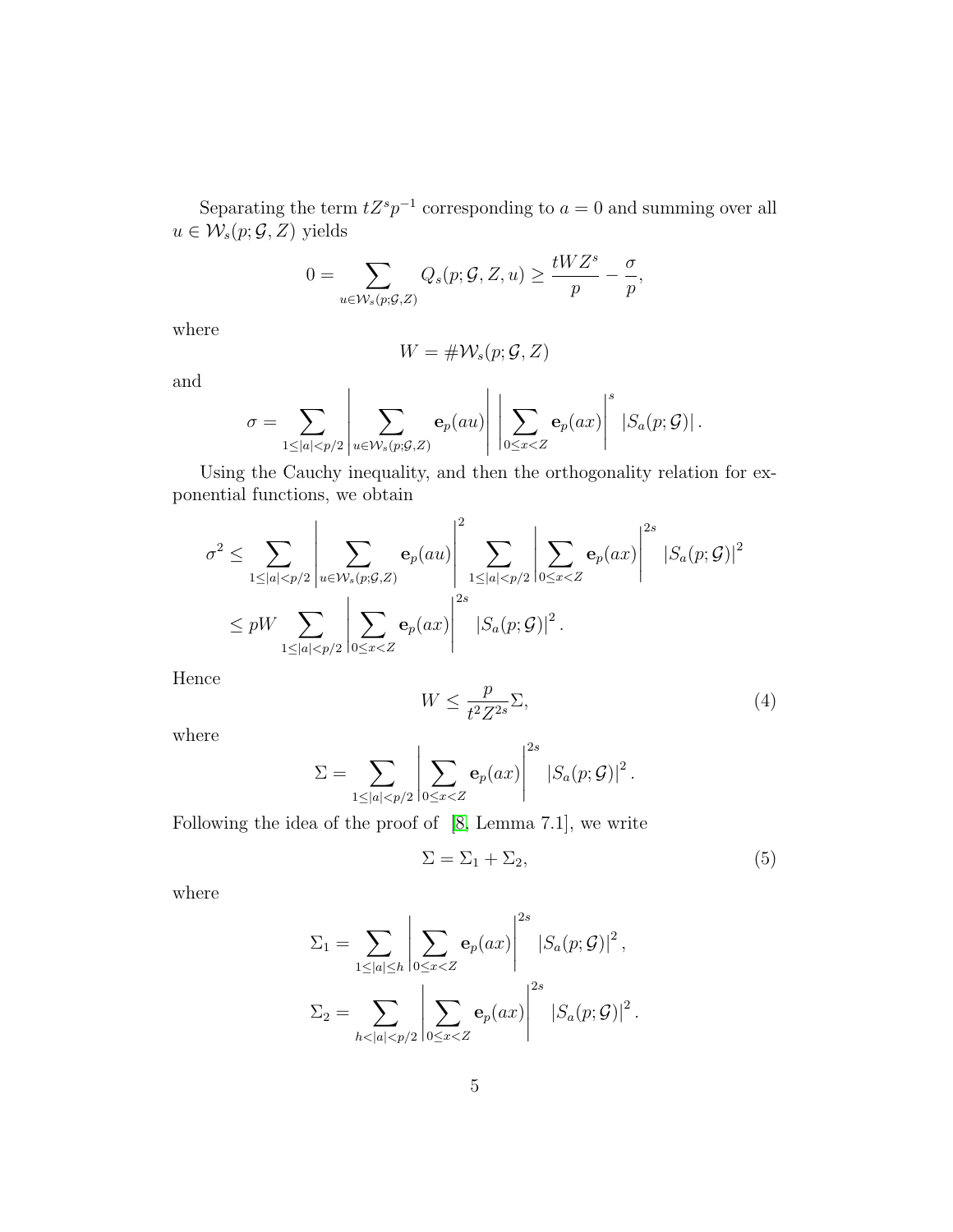For  $1 \leq |a| \leq h$ , we use the trivial estimate

$$
\left|\sum_{0\leq x
$$

and derive

$$
\Sigma_1 \leq Z^{2s} \sum_{1 \leq |a| \leq h} |S_a(p; \mathcal{G})|^2 = \frac{Z^{2s}}{t} \sum_{1 \leq |a| \leq h} \sum_{w \in \mathcal{G}} |S_{aw}(p; \mathcal{G})|^2
$$
  
= 
$$
\frac{Z^{2s}}{t} \sum_{\lambda \in \mathbb{F}_p^*} M_{\lambda}(p; \mathcal{G}, h) |S_{\lambda}(p; \mathcal{G})|^2,
$$

where  $M_{\lambda}(p; \mathcal{G}, h)$  denotes the number of solutions to the congruence

$$
\lambda \equiv aw \pmod{p}, \quad 1 \le |a| \le h, \quad w \in \mathcal{G}.
$$

Hence, by the Cauchy inequality

$$
\Sigma_1 \leq \frac{Z^{2s}}{t} \left( \sum_{\lambda \in \mathbb{F}_p^*} M_{\lambda}(p; \mathcal{G}, h)^2 \right)^{1/2} \left( \sum_{\lambda \in \mathbb{F}_p^*} |S_{\lambda}(p; \mathcal{G})|^4 \right)^{1/2}.
$$

As in [\[3,](#page-8-0) Section 3.3], we have

$$
\sum_{\lambda \in \mathbb{F}_p^*} M_{\lambda}(p; \mathcal{G}, h)^2 \le t N(p; \mathcal{G}, h),
$$

where  $N(p; \mathcal{G}, h)$  is the number of solutions of the congruence

$$
ux \equiv y \pmod{p}, \quad 0 < |x|, |y| \le h, \quad u \in \mathcal{G}.
$$

Therefore,

<span id="page-5-1"></span>
$$
\Sigma_1 \le \frac{Z^{2s}}{t^{1/2}} N(p; \mathcal{G}, h)^{1/2} \left( \sum_{\lambda \in \mathbb{F}_p^*} |S_{\lambda}(p; \mathcal{G})|^4 \right)^{1/2}.
$$
 (6)

It is shown in [\[3,](#page-8-0) Theorem 1] that if  $t \geq p^{1/2}$  then for any fixed integer  $\nu$  and any positive number  $h$ , we have

<span id="page-5-0"></span>
$$
N(p; \mathcal{G}, h) \le h t^{(2\nu+1)/2\nu(\nu+1)} p^{-1/2(\nu+1) + o(1)} + h^2 t^{1/\nu} p^{-1/\nu + o(1)}.
$$
 (7)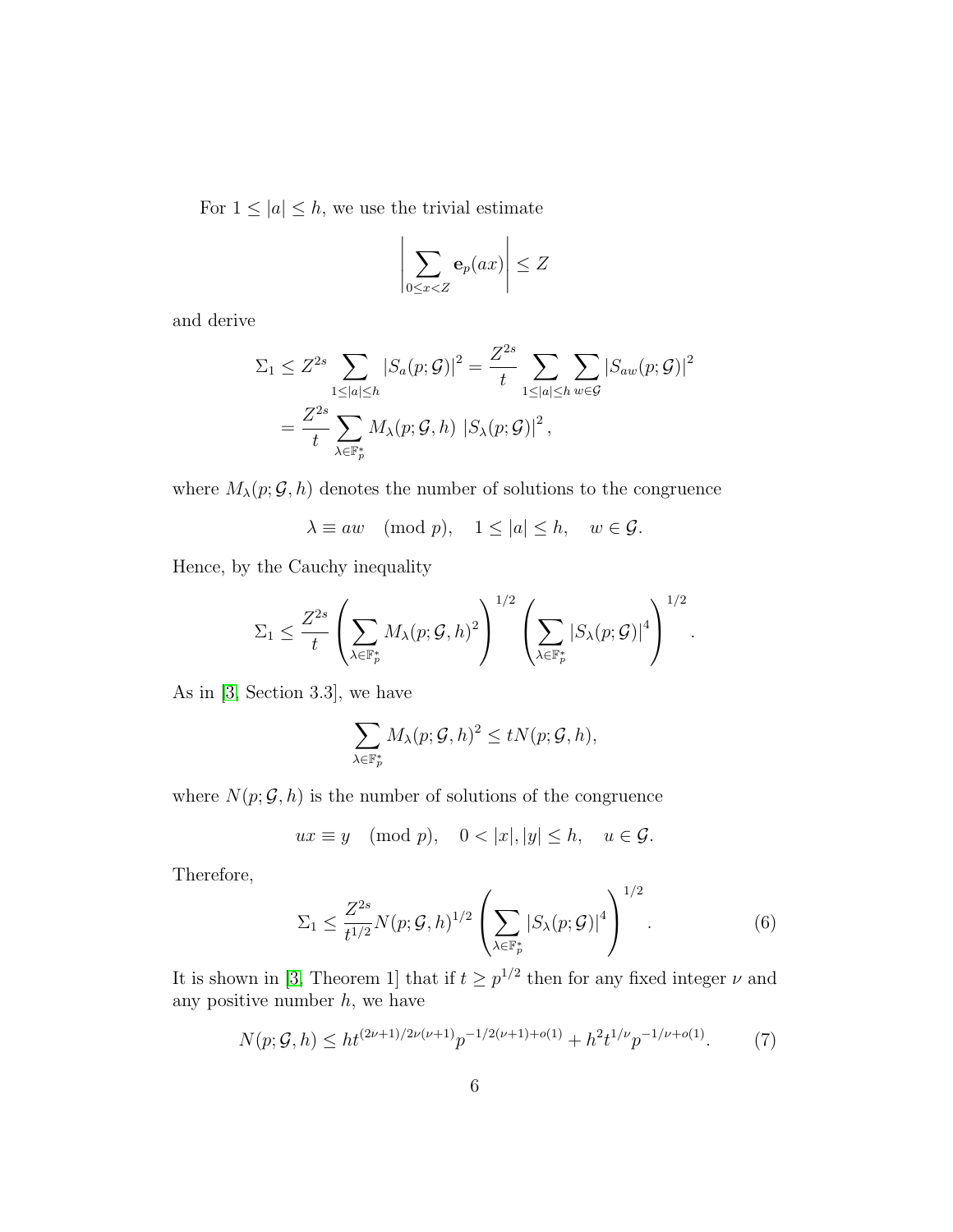<span id="page-6-0"></span>Therefore, using Lemma [3](#page-2-1) and the bound [\(7\)](#page-5-0) we derive from [\(6\)](#page-5-1) that  $\Sigma_1 \leq p^{1/2} t^{3/4} Z^{2s} \left( h^{1/2} t^{(2\nu+1)/4\nu(\nu+1)} p^{-1/4(\nu+1)+o(1)} + h t^{1/2\nu} p^{-1/2\nu+o(1)} \right).$  (8)

If  $h < |a| < p/2$ , then we use the bound

$$
\sum_{0\leq x
$$

see [\[7,](#page-9-6) Bound (8.6)]. From the trivial bound

$$
|S_a(p; \mathcal{G})| \le t,
$$

recalling the choice of  $h$ , we obtain

$$
\Sigma_2 \ll \sum_{h < |a| < p/2} \left(\frac{p}{|a|}\right)^{2s} t^2 \ll t^2 \frac{p^{2s}}{h^{2s-1}} \ll t^2 \frac{Z^{2s} h}{p^{2s\varepsilon}} \le \frac{Z^{2s} p^3}{p^{2s\varepsilon}} \ll Z^{2s},
$$

as  $2s\epsilon > 3$  for our choice of s. Thus the bound on  $\Sigma_2$  is dominated by the bound [\(8\)](#page-6-0) on  $\Sigma_1$ . Using [\(4\)](#page-4-0) and [\(5\)](#page-4-1), we obtain

$$
W \le p^{3/2} t^{-5/4} \left( h^{1/2} t^{(2\nu+1)/4\nu(\nu+1)} p^{-1/4(\nu+1)+o(1)} + h t^{1/2\nu} p^{-1/2\nu+o(1)} \right).
$$

Recalling [\(2\)](#page-3-1), the choice of h and that  $\varepsilon$  is arbitrary, after simple calculations, we obtain the result.  $\Box$ 

Similarly, for small values of  $t$  we can use Lemma [4](#page-2-2) instead of Lemma [3](#page-2-1) and derive

<span id="page-6-1"></span>**Lemma 6.** Assume that G is of order  $p^{6/11} \gg t > p^{1/2}$ . Then, for any fixed integer  $\nu \geq 1$ , we have

$$
\#U(p; \mathcal{G}, H) \le p^{2-1/4(\nu+1)+o(1)} H^{-1/2} t^{-23/18 + (2\nu+1)/4\nu(\nu+1)} + p^{5/2-1/2\nu+o(1)} H^{-1} t^{-23/18+1/2\nu}.
$$

We now derive from Lemmas [5](#page-3-2) and [6:](#page-6-1)

<span id="page-6-2"></span>**Corollary 7.** Assume that G is of order  $t > p^{1/2}$ . Then for any  $\varepsilon > 0$  and

$$
H \ge p^{55/72 + \varepsilon}
$$

we have

$$
\# \mathcal{U}(p; \mathcal{G}, H) = o(p).
$$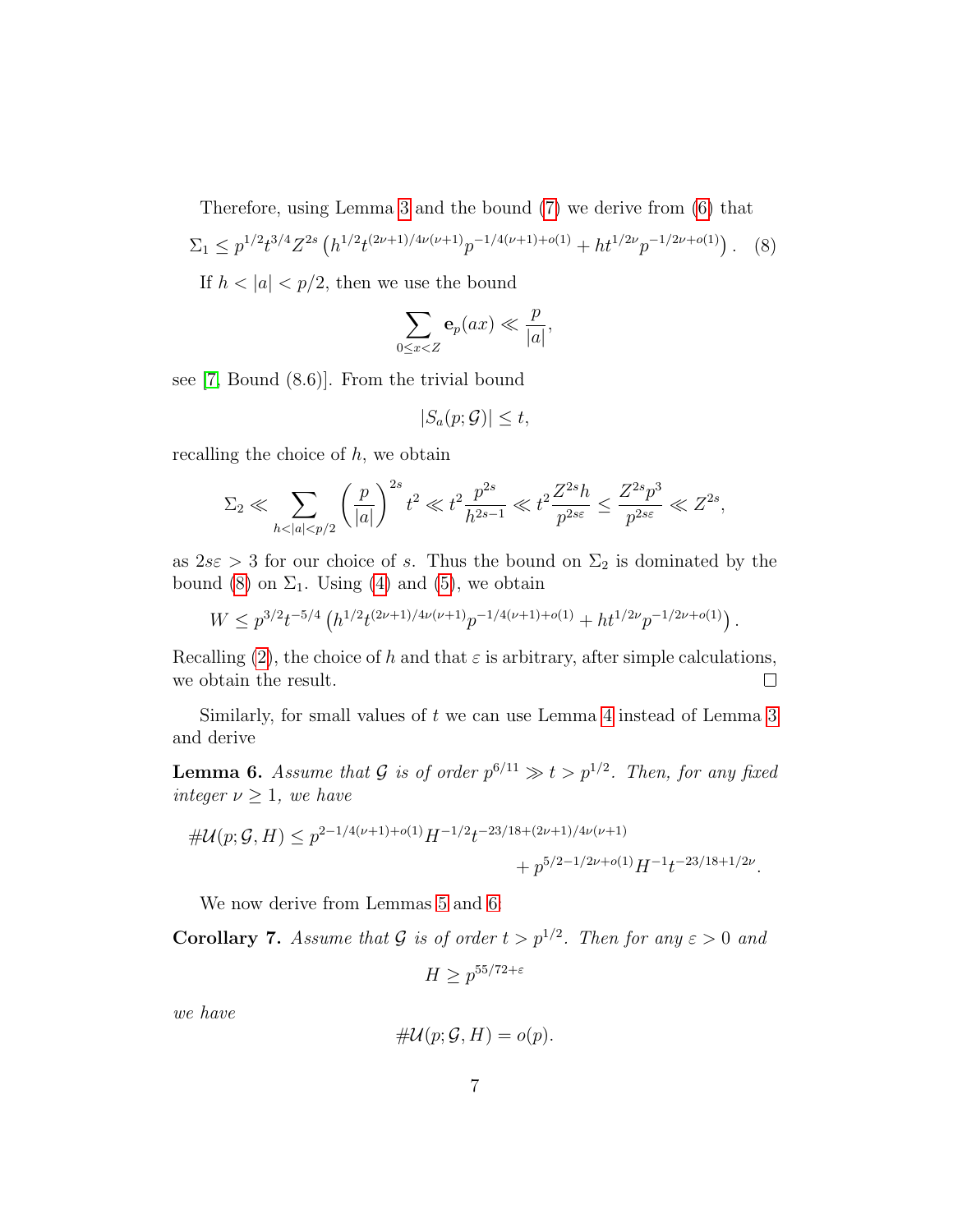*Proof.* For  $t > p^{6/11}$ , by Lemma [5,](#page-3-2) we have, for any fixed integer  $\nu \geq 1$ ,

$$
\#\mathcal{U}(p;\mathcal{G},H)\leq p^{29/22+(\nu+6)/44\nu(\nu+1)+o(1)}H^{-1/2}+p^{20/11-5/22\nu+o(1)}H^{-1}.
$$

Taking  $\nu = 2$ , we obtain

$$
#\mathcal{U}(p; \mathcal{G}, H) \le p^{89/66 + o(1)} H^{-1/2} + p^{75/44 + o(1)} H^{-1} = o(p^{1531/1584})
$$

in this case.

For  $p^{6/11} \gg t > p^{1/2}$ , by Lemma [6,](#page-6-1) we have, for any fixed integer  $\nu \ge 1$ ,

$$
\#\mathcal{U}(p;\mathcal{G},H) \le p^{49/36+1/8\nu(\nu+1)+o(1)}H^{-1/2} + p^{67/36-1/4\nu+o(1)}H^{-1}.
$$

Taking again  $\nu = 2$  gives  $\#\mathcal{U}(p; \mathcal{G}, H) = o(p)$ , which concludes the proof.  $\Box$ 

### 5 Proof of Theorem [1](#page-1-0)

By Lemma [2](#page-2-3) it is enough to consider prime  $p$  for which the multiplicative order t of g modulo p satisfies  $t > p^{1/2}$ .

We now take a positive integer  $k \leq (17/72 - \varepsilon) \log_q p$  and consider the intervals  $\left[\frac{D}{a^k}\right]$  $\frac{D}{g^k}, \frac{D+1}{g^k}$  $\frac{\partial+1}{\partial s}$ . As in the proof of [\[8,](#page-9-1) Theorem 11.1], we observe that, for any integer  $\ell \geq 0$  and any g-ary string  $(d_1, \ldots, d_k)$ , we have  $\delta_{\ell+i} = d_i$ ,  $i = 1, \ldots, k$ , if and only if

$$
\frac{mg^{\ell}}{p} - \left\lfloor \frac{mg^{\ell}}{p} \right\rfloor \in \left\lfloor \frac{D}{g^k}, \frac{D+1}{g^k} \right\rfloor,
$$

where  $D = d_1 g^{k-1} + d_2 g^{k-2} + \cdots + d_k$  and the  $\delta_r$ ,  $r = 1, 2, \ldots$ , are defined by [\(1\)](#page-1-1) with  $n = p$ . Thus, if a string  $(d_1, \ldots, d_k)$  is not present in the g-ary expansion of  $m/p$ , then each interval  $[u, u + H]$  with

$$
u = \left[\frac{D}{g^k}p\right], \dots, \left\lfloor\frac{D+1/2}{g^k}p\right\rfloor
$$
 and  $H = \left\lfloor\frac{1}{2g^k}p\right\rfloor$ 

contains no element of the conjugacy class  $mG_p$  of the group  $G_p$  generated by g modulo p. Clearly, different strings  $(d_1, \ldots, d_k)$  correspond to different intervals of the values of  $u$ , and each of them contains

$$
\left\lceil \frac{D+1/2}{g^k}p\right\rceil - \left\lceil \frac{D}{g^k}p\right\rceil \gg \frac{p}{g^k}
$$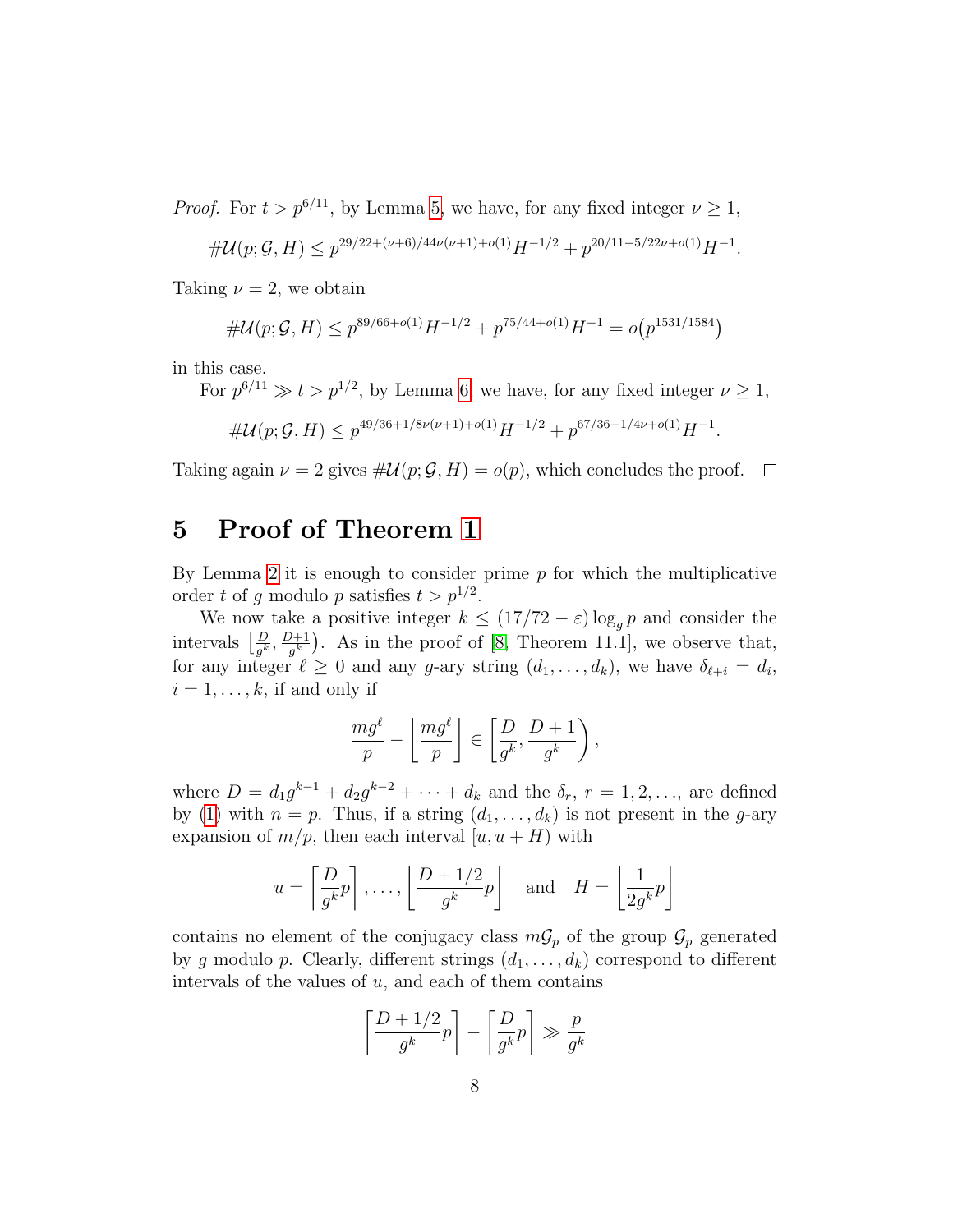values of u. Therefore, the number of missing strings  $(d_1, \ldots, d_k)$  satisfies

$$
g^k - T_{m,p}(k) \ll \frac{g^k}{p} \# \mathcal{U}(p; \mathcal{G}_p, H).
$$

Since  $g^k \n\t\leq p^{17/72-\epsilon}$ , we infer from Corollary [7](#page-6-2) that  $\#\mathcal{U}(p;\mathcal{G}_p,H) = o(p)$ , which proves Theorem [1.](#page-1-0)

### 6 Comments

We note that the constant  $41/504$  of [\[3,](#page-8-0) Corollary 8] is based only on Lemma [3.](#page-2-1) Certainly using the recent bound of Lemma [4,](#page-2-2) one can improve this value.

It is quite likely that one can also study  $T_{m,n}(k)$  for almost all composite n by supplementing the ideas of this work with those of [\[2\]](#page-8-2) (to get an analogue of Lemma [3\)](#page-2-1) and also using the result of [\[10\]](#page-9-7) that gives an analogue of Lemma [2.](#page-2-3)

### Acknowledgements

The authors are very grateful to Ilya Shkredov for very useful comments and especially for the suggestion to use [\[11\]](#page-9-5) to improve our original results.

The second author wishes to express his heartfelt thanks to the members of the Department of Computing of the Macquarie University for their hospitality during his stay as a visiting academic.

During the preparation of this work the first author was supported in part by the Australian Research Council Grant DP1092835.

### References

- <span id="page-8-1"></span>[1] L. Blum, M. Blum and M. Shub, 'A simple unpredictable pseudo-random number generator', SIAM J. Comp., 15 (1986), 364–383.
- <span id="page-8-2"></span>[2] J. Bourgain, S. Konyagin, C. Pomerance and I. E. Shparlinski, 'On the smallest pseudopower', Acta Arith., 140 (2009), 43-55.
- <span id="page-8-0"></span>[3] J. Bourgain, S. V. Konyagin and I. E. Shparlinski, 'Product sets of rationals, multiplicative translates of subgroups in residue rings and